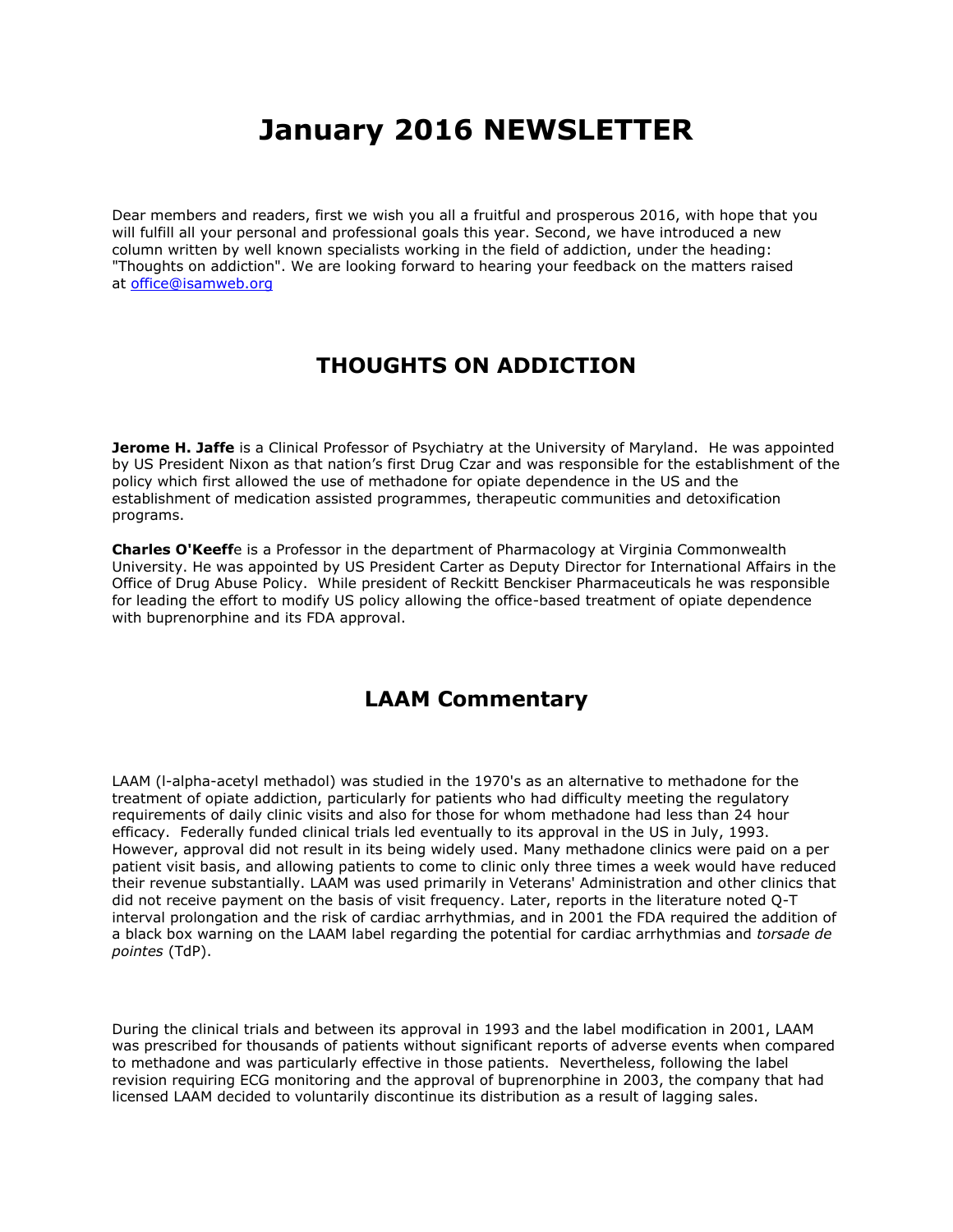In Europe, following advice of the CPMP\* that given the availability of methadone and buprenorphine and their comparative safety data the indication for LAAM should be restricted, the EMA\*, in contrast to the labeling action taken in the US by the FDA, suspended marketing authorization entirely.

In 2007 and 2010 petitions were filed with the US Food and Drug Administration requesting a determination that LAAM had not been withdrawn for safety or efficacy reasons and was therefore eligible for immediate approval as a generic product. In a 2009 letter to the FDA, The American Academy of Addiction Psychiatry pointed out that some patients for whom LAAM seemed well suited do not respond well to either methadone or buprenorphine and stated: *"The return of LAAM to our treatment armamentarium would be likely to bring a significant number of these patients back into treatment and to help them to return to a productive life."*

In 2011, the FDA granted the requested determination maintaining LAAM as an Approved Drug Product, consequently allowing it to be marketed as a generic drug.

Prior to and subsequent to these regulatory decisions, a number of studies reported that LAAM was superior to methadone in reducing urine specimens positive for illicit opiates, incarcerations, and sometimes patient retention and satisfaction. If LAAM is better than either methadone or buprenorphine in appropriate patients, why isn't it available? Even the uncommon instances of Q-T prolongation and even rarer instances of TdP associated with both methadone and LAAM can be reduced or prevented with appropriate screening and ECG monitoring.

In the US there is no incentive for a pharmaceutical company to take on the costs associated with submitting an application and manufacturing a product which may be superior for many patients but might reduce provider income. Even if it were successful enough to begin to recover development costs it would be subject to immediate generic copies before those costs were fully recovered. In the EU there is no incentive for a pharmaceutical company to take on even more costly analysis and perhaps new studies to counter the CPMP recommendation to the EMA.

Meanwhile, in much of the developing world where daily access to treatment clinics or pharmacies is often prevented by distance and restricted transportation infrastructure, LAAM, with proper staff training, could provide effective treatment at moderate cost. However, regulatory agencies are reluctant to approve use of a product that is either unavailable or not widely used in Europe or the US, or that has a "tainted" reputation, even if that reputation is undeserved. There should be a better way.

\* EMA= European Medicines Agency; CPMP= Committee for Proprietary Medicinal Products

## **Upcoming Events in HIV/AIDS, Public Health and STI**

|  | <b>Name</b> | Location | Date | Abstract | Scholarships |
|--|-------------|----------|------|----------|--------------|
|--|-------------|----------|------|----------|--------------|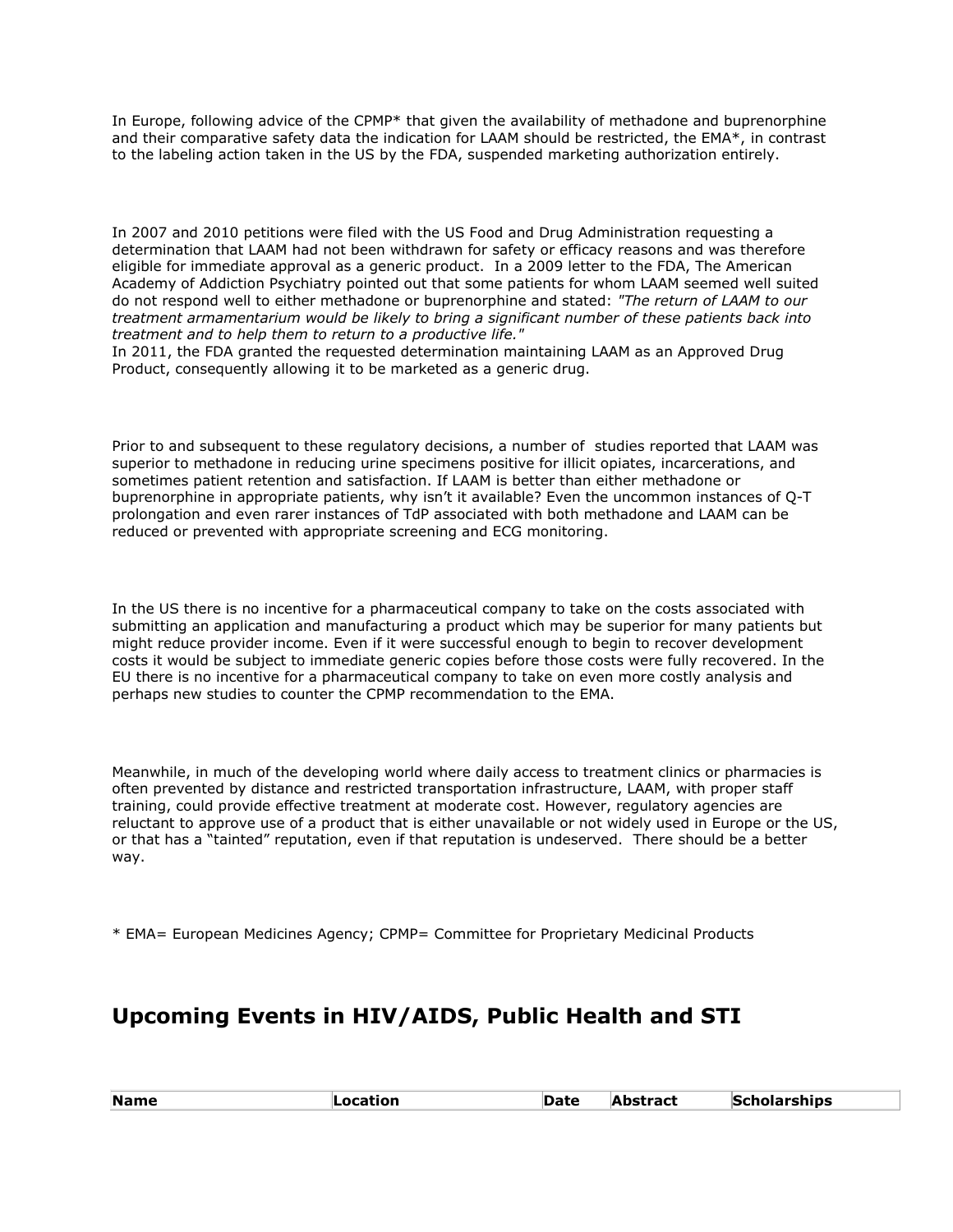|                                                                                               |                                           |                             | <b>Deadline</b>                               |                                                              |
|-----------------------------------------------------------------------------------------------|-------------------------------------------|-----------------------------|-----------------------------------------------|--------------------------------------------------------------|
| Conference on Retroviruses<br>and Opportunistic Infections<br>(CROI)                          | <b>Boston MA, USA</b>                     | Feb 22-<br>25, 2016         | Sept 30, 2015<br>Late-breaker:<br>Jan 5, 2016 | Yes                                                          |
| 18 <sup>th</sup> Congress of the European<br>Society for Sexual Medicine<br>(ESSM)            | <b>Madrid, Spain</b>                      | Feb $4 -$<br>Feb 6,<br>2016 | Closed: Oct 15,<br>2015                       | Yes (travel award)                                           |
| 17th International Congress<br>on Infectious Diseases (ICID)                                  | Hyderabad, India                          | Mar 2-5,<br>2016            | Closed: Nov 1,<br>2015                        | No                                                           |
| 12 <sup>th</sup> International Congress on<br>AIDS in Asia and the Pacific                    | Dhaka,<br><b>Bangladesh</b>               | March<br>$12 - 14,$<br>2016 | Postponed from<br>$20 - 23$<br>November 2015  |                                                              |
| 7 <sup>th</sup> Academic and Health Policy<br>Conference on Correctional<br>Health            | <b>Baltimore,</b><br><b>Maryland, USA</b> | Mar 17-<br>18, 2016 2015    | Closed Sept. 29, Yes                          |                                                              |
| International Conference on<br>Urban Health                                                   | San Francisco,<br>California              | Apr 1-4,<br>2016            | Dec 8, 2015                                   | ?                                                            |
| Southern African HIV<br><b>Clinicians Society Conference</b>                                  | Johannesburg,<br><b>South Africa</b>      | 16, 2016 2015               | Apr 13- Closed: Oct 30,                       | No                                                           |
| International Conference on<br>Antiviral Research                                             | La Jolla, CA, USA                         | Apr 17-<br>21, 2016         | Jan 15, 2016                                  | No                                                           |
| HIV Drug Therapy in the<br>Americas                                                           | <b>Mexico City,</b><br>Mexico             | Apr 28-<br>30, 2016         | Feb 1, 2016                                   | No                                                           |
| Canadian Association for HIV<br>Research (CAHR)                                               | <b>Winnipeg, MB</b>                       | May 12-<br>15, 2016         | Jan 13, 2016                                  | Yes                                                          |
| International Symposium HIV<br>& Emerging Infectious<br>Diseases (ISHEID)                     | Marseille, France 27, 2016                | May 25-                     | Feb 1, 2016                                   | ?                                                            |
| Canadian Public Health<br><b>Association Conference</b>                                       | <b>Toronto ON</b>                         | Jun 13-<br>16, 2016 2015    | Closed: Nov 19, $\vert$ ?                     |                                                              |
| 7th Conference on Peer<br>Education, Sexuality, HIV &<br><b>AIDS</b>                          | Nairobi, Kenya                            | June 15<br>- 17,<br>2016    | Feb 29, 2016                                  | No                                                           |
| International Conference on<br>HIV Treatment and Prevention <b>Miami, FL USA</b><br>Adherence |                                           | June<br>2016?               | TBD                                           | No                                                           |
| Society for Epidemiologic<br>Research: Epidemiology<br>Congress of the Americas               | Miami, FL, USA                            | 24, 2016 2015               | June 21- Closed: Nov 2,                       | Yes (travel awards<br>available)                             |
| Towards an HIV Cure<br>Symposium                                                              | Durban, South<br>Africa                   | July 16-<br>17, 2016        | Feb 4, 2016                                   | Yes (use the AIDS<br>2016 scholarship<br>application system) |
| International Aids Conference<br>(AIDS 2016)                                                  | Durban, South<br>Africa                   | July 17 –<br>22, 2016       | Feb 4, 2016                                   | Yes                                                          |
| International Harm Reduction<br>Conference                                                    | TBD                                       | Oct<br>2016?                | TBD                                           | TBD                                                          |
| <b>HIV Drug Therapy</b>                                                                       | Glasgow, UK                               | Oct 23-<br>26, 2016         | July 8, 2016                                  | Yes                                                          |
| American Public Health<br><b>Association Meeting</b>                                          | Denver, Colorado                          | Oct 29-<br>Nov $2,$<br>2016 | Feb 22, 2016                                  | ?                                                            |